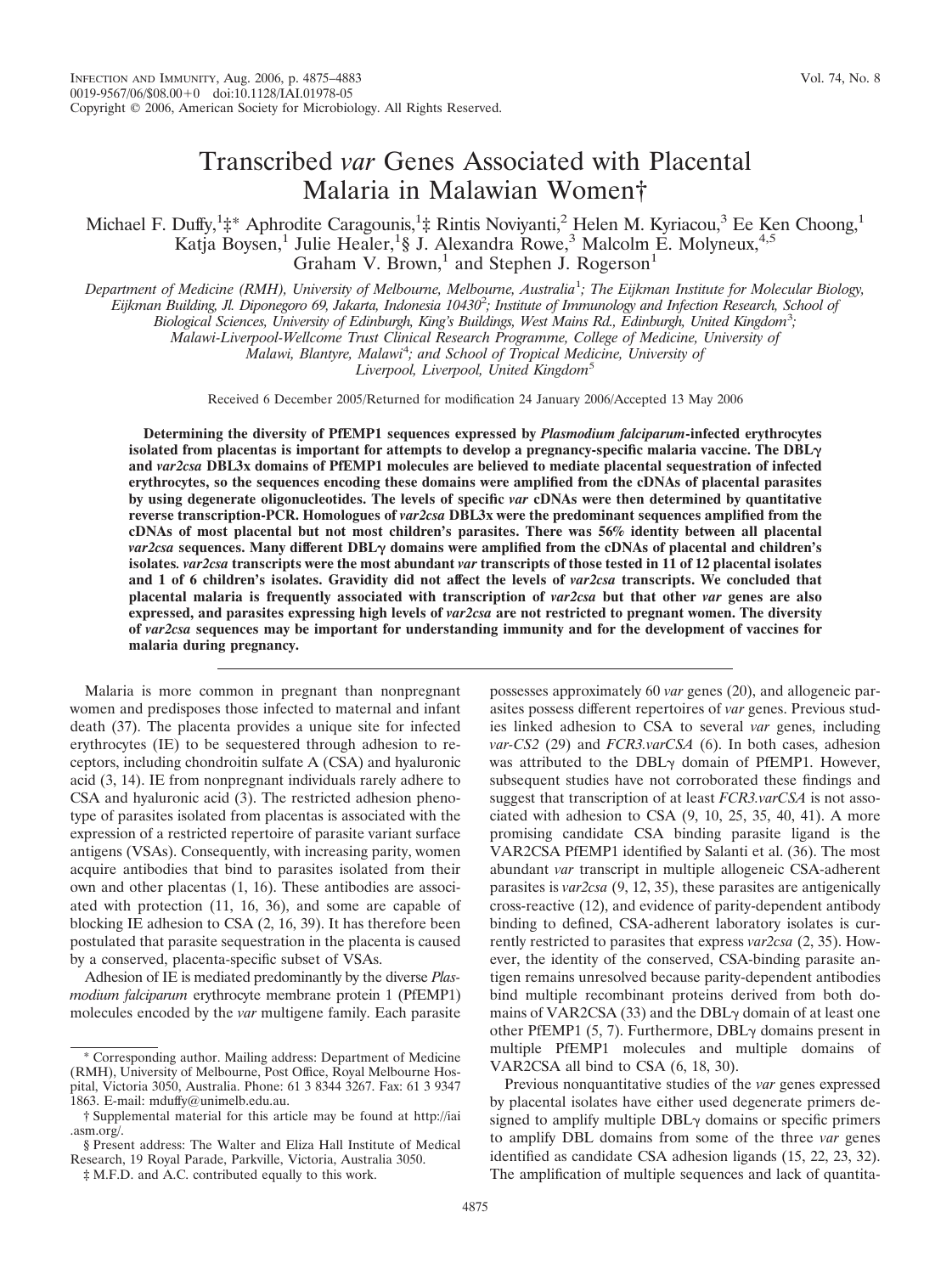tive data prevented the detection of a clear association between a specific *var* gene and placental sequestration. These studies also did not detect *var2csa* because it lacks the DBL and  $DBL<sub>\gamma</sub>$  domains for which the degenerate primers were designed. Quantitative analyses of *var* transcription in placental isolates have been restricted to comparisons of *var2csa* and *FCR3*.*varCSA* (35, 40). These studies were suggestive of a major role for *var2csa* in malaria during pregnancy and excluded a similar role for *FCR3.varCSA* but did not address the potential roles of other *var* genes possessing  $DBL<sub>\gamma</sub>$  domains that may also have been transcribed at high levels in placental isolates. We used degenerate primers capable of amplifying both DBLγ domains and *var2csa* DBL3x domains to amplify a range of transcribed *var* genes from parasites isolated from placentas and from the peripheral blood of children. We then used quantitative reverse transcription (Q-RT-PCR) on cDNAs from the parasite isolates to determine the levels of multiple *var* gene transcripts, including DBL $\gamma$  sequences, that had been amplified from the cognate cDNAs.

## **MATERIALS AND METHODS**

**Parasites.** Informed consent was obtained from all patients or (for children) their parents or guardians for participation in the study. The study was approved by the College of Medicine Research and Ethics Committee, University of Malawi, and the Royal Melbourne Hospital Clinical Research Ethics Committee. *P. falciparum*-infected blood was obtained from placental biopsies from 19 women, as previously described (3), and from peripheral veins of six children admitted with severe malaria at the Queen Elizabeth Central Hospital in Blantyre, Malawi (31). Placental and peripheral blood samples were washed, and the pellets were solubilized at a 1-in-10 dilution in Trizol (Invitrogen, Carlsbad, CA) and stored frozen in liquid nitrogen. The Rplc series of placental isolates was collected from 1997 to 1999 (32), while the Mplc placental samples and the Mch children's samples were collected from 1999 to 2001 (31).

**DNA and total RNA preparation.** Genomic DNA was isolated from 100  $\mu$ l of packed erythrocytes by using a QIAmp DNA mini blood kit (QIAGEN, Hilden, Germany) according to the manufacturer's instructions. For RT-PCR, RNAs were extracted from infected erythrocyte pellets solubilized in Trizol as described previously (9). RNAs were treated for 2 h at 37°C with DNase I (4 U; Ambion, Austin, TX) in the presence of total RNA carrier (Sigma, Sydney, Australia) and with 40 U of RNasin RNase inhibitor (Promega, Madison, WI).

**PCR and RT-PCR assays.** Reverse transcription was performed as previously described (9). Reverse transcriptase negative controls were used for each sample.  $DBL<sub>Y</sub>$  and *var2csa* DBL3x sequences of approximately 600 bp were amplified from cDNAs and genomic DNAs (gDNAs) from children's and Mplc series placental samples by PCRs using the degenerate oligonucleotides D3F (CCTC CWAGRAGAMAAAAATTAT) and D3R1 (RCAAAAITSITCICKCCATTC) (I stands for inosine). PCR was performed under the following conditions: 94°C for 5 min, 40 cycles of 94°C for 30 s, 48°C for 30 s, and 65°C for 30 s, and a final extension at 65°C for 6 min. PCR mixtures included 25 pmol of each primer, a 500 nM concentration of each deoxynucleoside triphosphate, and 2.5 mM MgCl<sub>2</sub>. The Rplc series of samples was analyzed some time after the Mplc samples, allowing an improved degenerate reverse primer (D3R1.2 [ACAAWANTSNT CDBMCCATTC]) to be designed for amplification of the Rplc samples. D3R1.2 differed slightly in degeneracy from D3R1 but bound the same sequence.

To obtain additional  $DBL<sub>Y</sub>$  sequences from some samples, it was necessary to use a seminested PCR that could only amplify  $DBL<sub>Y</sub>$  sequences. The seminested PCR was performed in 50  $\mu$ l under the conditions described above, and the mixture contained  $0.5 \mu$ l of the first-round PCR product as the template and the primers D3F and D3R2 (CCATCKIARAAATTGIGGTYT). The use of a seminested PCR increased the bias of amplification of particular sequences, but this was controlled for by subsequent quantitative analyses.

cDNAs from the children's isolates Mch1478 and Mch 1488 and from the placental isolates from which *var2csa* cDNA could not be amplified using the degenerate primers were subjected to PCR using a *var2csa* DBL3x-specific forward primer (ACGATAAAGGTACAGCAATTATAT) and the same reverse primer as that used for Q-RT-PCR (TGGTACCCAAAATCATATTCTTATA ATCA).

All PCR products were cloned and sequenced using standard methods.

**Q-RT-PCR.** Absolute quantitation of *var* gene cDNAs by Q-RT-PCR was performed as previously described, using standard curves of purified plasmids containing *var* gene sequences (9). Briefly, each PCR used 5 µl SYBR green PCR master mix (PE Biosystems) in a  $10$ - $\mu$ l reaction mix that was amplified using the ABI Prism 7900HT sequence detection system. PCR mixtures were incubated at 95°C for 10 min and then subjected to 40 cycles of 95°C for 15 s and 60°C for 1 min. A final incubation of 95°C for 2 min was followed by a dissociation step at 60°C for 2 min, with a 2% ramp rate to 95°C for 2 min. The specificity of each primer pair was determined by dissociation curve analysis per the manufacturer's instructions. The primers used to amplify *var2csa* DBL3x (forward, TGTCATG CTGTTCAAAGAAGTTTTATT; and reverse, TGGTACCCAAAATCATATT CTTATAATCA) were designed using an alignment of the 3D7 and ItG *var2csa* sequences and the 24 *var2csa* sequences amplified in this study. Nucleotide 16 of the DBL3x reverse primer had a C-for-T mismatch with Mplc22.5, and nucleotide 2 had a T-for-G mismatch with Rplc132c, Rplc132l, Rplc143d, and Rplc143e. However, *var2csa* DBL3x sequences with 100% identity to the *var2csa* DBL3x forward and reverse primers were also amplified from the same isolates. Nucleotide 11 of the DBL3x forward primer had a C-for-T mismatch with the only *var2csa* sequence amplified from Mplc78. Consequently, for quantitation of *var2csa* in Mplc78 cDNA, the DBL3x forward primer was replaced with TGTC ATGCTGCTCAAAGAAGTTTTATT, and the cloned Mplc78 *var2csa* sequence was used to construct the standard curve. The primers used to amplify *var-CS2* (forward, AGGAGATCAAGCAACCAC; and reverse, TTATTATCATCAAT GTGTGTATCTCCTTTT) were identical to the *var-CS2* sequence and the two sequences amplified in this study from Mplc78. The primers used to amplify *FCR3var.CSA* had the following sequences: TTGGAGGAATTTGCCAAACG (forward) and CCATTCGGTTAGCCATCGTAAA (reverse). The quantities in each cDNA of the skeleton binding protein 1 gene (SBP) (PFE\_0065w) (forward, TTAGCCGACGAACCAACACA; and reverse, TTCGGTTGTCTCTGGTAC TGCA) and a hypothetical protein gene (PF11\_0505) (forward, TTTCAAGGG TCCAAGTTATGATGA; and reverse, AGGGCTTTGCCAAAAACTTTC) were determined by Q-RT-PCR, using standard curves of diluted 3D7 isolate gDNA. SBP and PF11\_0505 levels were used to normalize the quantitative *var* cDNA data. Other primers used are shown in Table 1.

**Sequence analysis.** Sequence analysis was performed using BioEdit (21). Clustal W multiple sequence alignments with 100 bootstrap replicates were used to create protein distance matrices and phylogenetic trees by the neighborjoining method (13) available at http://evolution.genetics.washington.edu/phylip .html and by using TreeView (28), available at http://taxonomy.zoology.gla.ac.uk /rod/treeview.html.

**Nucleotide sequence accession numbers.** The GenBank accession numbers for all of the sequences reported in this study are AY461586 to AY461594, AY464699, AY464700, AY466363 to AY466367, AY466369 to AY466372 AY488868 to AY488880, AY534318, AY534319, DQ286586 to DQ286636, and DQ306266 to DQ306307.

## **RESULTS**

The ability of the degenerate oligonucleotides D3F and D3R1 (Fig. 1a) to amplify both DBLγ and *var2csa* DBL3x sequences was tested by cloning products amplified from 3D7 genomic DNA. Forty clones were sequenced, yielding 9 of the 14 published 3D7 DBL<sub>γ</sub> sequences (26) and the *var2csa* DBL3x sequence. After 40 cycles of amplification, the most frequently amplified sequence (PFD0005w) was detected at 1.5 times the expected frequency using a binomial distribution, as previously described (38) (Fig. 1b). Using the analysis of Taylor et al. (39), these degenerate primers showed a low bias towards amplification of the most frequently detected sequence of  $\langle 2\%$  (since 1.02<sup>40</sup> is  $>$ 1.5), which is consistent with those of other "universal" DBL domain degenerate primers (8, 24, 38). Nevertheless, the bias may prevent the amplification of some DBLγ sequences. The *var2csa* DBL3x sequence was amplified at a moderate frequency (Fig. 1b).

The oligonucleotides D3F and D3R1/D3R1.2 were then used to amplify DBL<sub>γ</sub> and *var2csa* DBL3x sequences from the cDNAs of 10 placental isolates and 4 isolates from the peripheral blood of children and from the gDNAs of 4 placental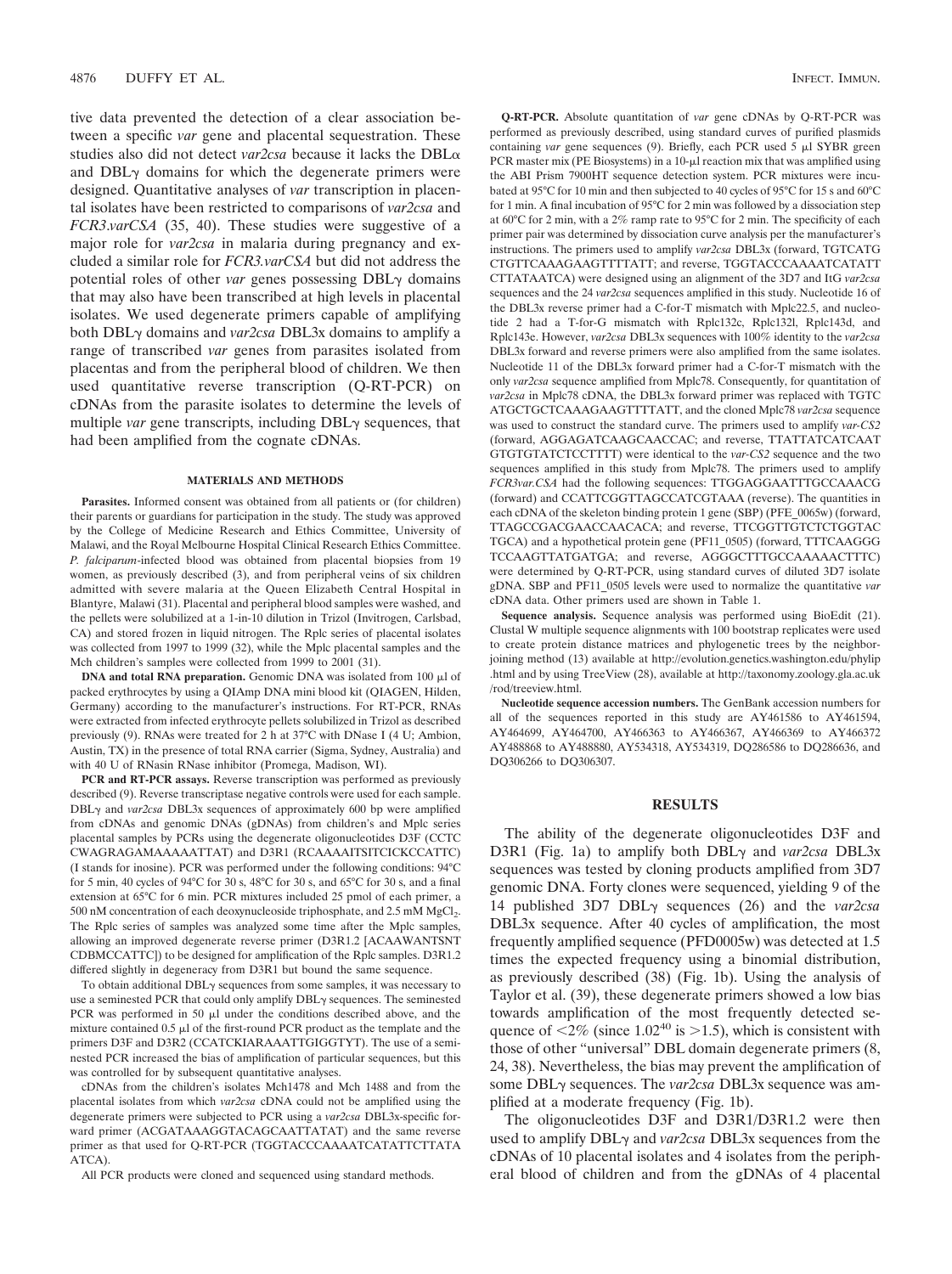| TABLE 1. Data for placental and children's isolates examined in this study <sup>a</sup> |         |                               |                                  |                  |                  |                  |                    |                              |                                                    |                                           |  |
|-----------------------------------------------------------------------------------------|---------|-------------------------------|----------------------------------|------------------|------------------|------------------|--------------------|------------------------------|----------------------------------------------------|-------------------------------------------|--|
| Group                                                                                   | Sample  | Reverse<br>prime <sup>b</sup> | No. of sequences amplified from: |                  |                  |                  |                    |                              |                                                    |                                           |  |
|                                                                                         |         |                               | cDNA                             |                  | gDNA             |                  | Sample<br>used for | Endogenous<br>$DBLY$ control | Primer sequence for endogenous $DBL\gamma$ control |                                           |  |
|                                                                                         |         |                               | var2csa<br>$DBL3x^c$             | $DBL\gamma^d$    | var2csa<br>DBL3x | DBL <sub>Y</sub> | <b>O-RT-PCR</b>    | for O-RT-PCR                 | Forward                                            | Reverse                                   |  |
| А                                                                                       | Rplc132 | D3R1.2                        | 6                                | 2                | <b>ND</b>        | <b>ND</b>        | N <sub>0</sub>     | ND                           |                                                    |                                           |  |
| А                                                                                       | Rplc134 | D3R1.2                        | 2                                | 6                | <b>ND</b>        | ND               | No                 | ND                           |                                                    |                                           |  |
| А                                                                                       | Rplc136 | D3R1.2                        | 1                                | $\overline{4}$   | <b>ND</b>        | ND               | N <sub>0</sub>     | <b>ND</b>                    |                                                    |                                           |  |
| А                                                                                       | Rplc143 | D3R1.2                        | 2                                | 5                | ND               | <b>ND</b>        | No                 | <b>ND</b>                    |                                                    |                                           |  |
| А                                                                                       | Rplc154 | D3R1.2                        | $\overline{2}$                   | 5                | ND               | <b>ND</b>        | No                 | ND                           |                                                    |                                           |  |
| А                                                                                       | Rplc294 | D3R1.2                        | $\mathbf{1}$                     | $\tau$           | <b>ND</b>        | ND               | No                 | <b>ND</b>                    |                                                    |                                           |  |
| A, D                                                                                    | Mch1485 | D3R1                          | $\overline{0}$                   | 2                | ND               | ND               | Yes                | Mch1485-1                    | TTATGAACAACACAAAT<br>AAAAACACCTTT                  | CATCACTGAATTTCAC<br><b>AGTGCCA</b>        |  |
| A, D                                                                                    | Mch1481 | D3R1                          | $\boldsymbol{0}$                 | 5                | ND               | <b>ND</b>        | Yes                | Mch1481-4                    | AAAAAGCTGGAGGAAA<br><b>CGACAG</b>                  | CCGTGTTGTAGTTGTA<br>AGTGGATTTG            |  |
| A, D                                                                                    | Mch1482 | D3R1                          | $\overline{0}$                   | $\overline{4}$   | ND               | <b>ND</b>        | Yes                | Mch1482-2                    | ATAATAACAGACGATAA<br>TTTGAAAGATGCT                 | TGCTGCTGCAGTTCTA<br><b>ATAAAAGC</b>       |  |
| A, C, D                                                                                 | Mch1476 | D3R1                          | $\boldsymbol{0}$                 | 3                | $\boldsymbol{0}$ | $\overline{c}$   | Yes                | Mch1476-1                    | ATGAGAAAGAAATAGA<br><b>GAAAATGCGAA</b>             | AGTTGTAGGTCATGTT<br>CAGTTGTGTTC           |  |
| A, C, D                                                                                 | Mplc226 | D3R1                          | $\overline{c}$                   | 3                | $\theta$         | 6                | Yes                | Mplc226-5                    | <b>GTATCACGAGAAGATTG</b><br><b>GTGGAAA</b>         | <b>CCCTTCCCATATTTGA</b><br><b>GGACAA</b>  |  |
| A, C, D                                                                                 | Mplc154 | D3R1                          | 2                                | $\mathbf{1}$     | $\theta$         | 3                | Yes                | $Mplc154-1$                  | <b>GTCTTTCCGCAAACT</b><br><b>GCGA</b>              | CATTCACTGGTATTCC<br>CAGTGGT               |  |
| A, C, D                                                                                 | Mplc22  | D3R1                          | 5                                | $\mathbf{0}$     | $\theta$         | $\overline{4}$   | Yes                | No control                   |                                                    |                                           |  |
| A, C, D                                                                                 | Mplc21  | D3R1                          | $\overline{2}$                   | $\boldsymbol{0}$ | $\overline{0}$   | $\overline{c}$   | Yes                | No control                   |                                                    |                                           |  |
| B, C, D                                                                                 | Mplc78  | D3R2                          | 0(1)                             | $\overline{c}$   | $\theta$         | 6                | Yes                | $var$ CS2                    |                                                    |                                           |  |
| B, C, D                                                                                 | Mplc178 | D3R2                          | 0(1)                             | $\mathbf{1}$     | $\theta$         | 3                | Yes                | Mplc178-1                    | TGGGATGAATATGCTCC<br><b>AGCT</b>                   | TGATAGCCCACATAAC<br><b>ATTCCTTG</b>       |  |
| <b>B</b> , C, D                                                                         | Mplc132 | D3R2                          | 0(0)                             | $\mathbf{1}$     | $\theta$         | 3                | Yes                | Mplc132-1                    | AAGGGTCCCAAGAAAG<br><b>AACTAGATAA</b>              | TCCCCACCAAGCTACA<br><b>CGTT</b>           |  |
| B, C, D                                                                                 | Mch1488 | D3R2                          | 0(1)                             | 3                | $\theta$         | 7                | Yes                | Mch1488-3                    | ATAATAACAGACGATAA<br>TTTGAAAGATGCT                 | TGCTGCTGCAGTTCTA<br><b>ATAAAAGC</b>       |  |
| B, C, D                                                                                 | Mch1478 | D3R2                          | 0(1)                             | 3                | $\theta$         | 3                | Yes                | Mch1478-2                    | AATAATGGCGGCAAAT<br>CAGG                           | TTTCCACCAGTCTTCG<br><b>CGTT</b>           |  |
| B, D                                                                                    | Mplc176 | D3R2                          | 0(1)                             | 2                | ND               | ND               | Yes                | Mplc176-1                    | <b>ATTTATTCCATAACAAA</b><br>AAAGTTTCTGCT           | <b>ACGCATTTATTAAATG</b><br><b>TGCTGCA</b> |  |
| B, D                                                                                    | Mplc345 | D3R2                          | 0(1)                             | $\mathbf{1}$     | <b>ND</b>        | ND               | Yes                | $Mple345-1$                  | GATGCAAAGTCCTCGAG<br><b>AGTAGATG</b>               | CAAAGACTACCAATAT<br>TCCACCGTT             |  |
| B, D                                                                                    | Mplc366 | D3R2                          | 0(1)                             | $\overline{2}$   | <b>ND</b>        | ND               | Yes                | Mplc366-2                    | <b>GCCACTGAATTTGACG</b><br><b>GTGG</b>             | TGCACTTACTAACAAG<br><b>GACACCTACAC</b>    |  |

*<sup>a</sup>* NP, no PCR product; ND not done. Samples with the prefixes Mplc and Rplc are placental isolates, and samples with the prefix Mch are children's isolates. <sup>*b*</sup> The D3R1 degenerate primers were capable of amplifying both the DBL $\gamma$  and *var2csa* DBL3x domains, while the nested D3R2 primers were only capable of amplifying  $DBL<sub>2</sub>$  domains

Number of different sequences with at least 77% identity to 3D7 *var2csa* DBL3x that were amplified from an isolate with the degenerate primers. Numbers in parentheses indicate the numbers of *var2csa* sequences amplified by the specific *var2csa* primers.

Number of different  $DBLy$  sequences that were amplified from the isolate.

B, D Mplc129 NP (1) Yes No control B, D Mplc159 NP (1) Yes No control B, D Mplc328 NP (1) Yes No control

isolates and 1 child's isolate (Table 1, sample group A). No products could be amplified from the cDNAs of a further nine placental and two children's isolates (Table 1, sample group B). The PCR products were cloned and sequenced (Table 1, sample group A). A range of sequences were amplified from the cDNAs of most isolates, but there was an obvious pattern in the amplification of *var2csa* DBL3x sequences from the cDNAs of all 10 placental isolates but not from the four children's isolate cDNAs (Table 1, sample group A) or the four placental gDNAs amplified with D3R1 (Table 1, sample group A).

We wished to extend this analysis beyond previous studies by first determining the endogenously transcribed  $DBL<sub>\gamma</sub>$  var sequence(s) in each isolate and then quantitating the level of such a sequence in the cDNA of its cognate isolate to compare with the levels of several *var* sequences that have been implicated in adhesion to CSA in laboratory studies, including  $var2csa$  DBL3x. To do this, we needed to clone DBL $\gamma$  sequences from the isolates. Therefore, we used the degenerate reverse primer D3R2, which could amplify only  $DBL\gamma$  sequences (Fig. 1), in a second round of RT-PCR amplification. The second-round RT-PCR was performed on the two children's isolates and nine placental isolates from which no detectable first-round product had been amplified using D3R1 (Table 1, sample group B) and on the placental isolates Mplc21 and Mplc22, from which only *var2csa* sequences had been amplified using D3R1. The second-round primer D3R2 amplified  $DBL<sub>\gamma</sub>$  sequences from the cDNAs of both children's isolates and six of the nine placental isolates (Table 1, sample group B) but not from the cDNAs of Mplc21 and Mplc22. Combining the results from all degenerate primer PCRs,  $DBL<sub>Y</sub>$  sequences were amplified from the cDNAs of 14 of the 19 placental isolates and all six of the children's isolates (Table 1). There was a wide diversity in the  $DBL<sub>\gamma</sub>$  sequences amplified from the cDNAs of all samples. Sequences were also amplified by either D3R1 or D3R2 from the gDNAs of a randomly selected group of 10 isolates (Table 1, sample group C) to test whether the sequences amplified from cDNAs simply reflected primer bias. However, the sequences amplified from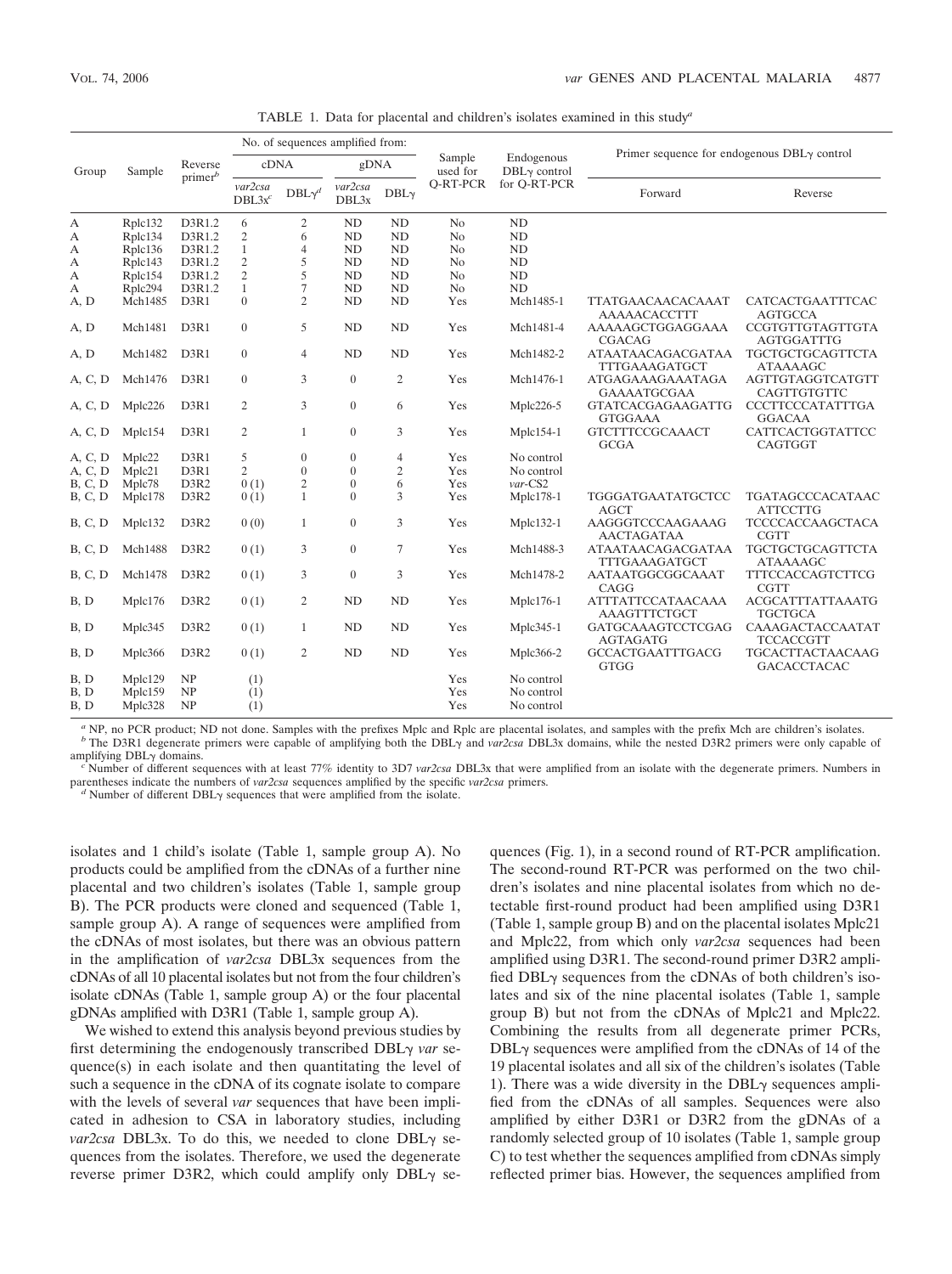a



gDNAs were different from those amplified from the cDNAs of the same isolates, suggesting that the sequences amplified from the cDNAs were detected because of their abundance.

An obvious association between placental isolate cDNA and *var2csa* was revealed by a phylogenetic analysis that included all of the amplified sequences and all of the PfEMP1 domains previously implicated in pregnancy-associated malaria (6, 17, 23, 29, 32, 35) (Fig. 2). There was  $>76\%$  identity between 3D7 *var2csa* and any of the 24 sequences homologous to *var2csa* DBL3x identified in this study. However, only 56% of all 194 predicted amino acids were identical between all of the 22 full-length *var2csa* DBL3x sequences (excluding two sequences that had large deletions) (see Fig. S1 in the supplemental material). Four other  $DBL<sub>\gamma</sub>$  domains associated with malaria in pregnancy formed small, well-supported clusters:  $FCR3var.CSA DBL5\gamma$  had at least 70% identity to four sequences from different placental cDNAs; *FCR3var.CSA* DBL3 $\gamma$  had  $>$ 96% identity with two sequences from different placental isolate cDNAs and one sequence from a child's isolate cDNA;  $3D7chr5var DBL3\gamma$  (32), homologous to 720 (23) and  $var_{\text{COMMON}}$  (42), had  $>79\%$  identity with three sequences from different placental cDNAs; and *var-CS2* had >97% identity with the only two sequences amplified from a single placental cDNA.

We performed absolute quantitation by Q-RT-PCR to determine quantitative relationships between selected pregnancyassociated *var* sequences within those isolates for which sufficient cDNA was available (Table 1, sample group D). This group comprised all 6 children's isolates and 13 of the placental isolates, including all 9 of the placental samples from which no *var2csa* sequences were amplified with the degenerate primers (Table 1, sample group B). For each cDNA, we quantitated the levels of *var2csa* DBL3x, *var-CS2* DBL2 $\gamma$ , and *FCR3.varCSA* DBL3γ. For all six children's isolates and eight of the placental isolates, we also quantitated the level of an

FIG. 1. (a) Alignment of degenerate oligonucleotides D3F, D3R1, and D3R2 with four  $DBL<sub>Y</sub>$  sequences that all bind CSA as recombinant proteins (18) and with the DBL3x domain of the ItG *var2csa* homologue (It4var4). Asterisks under the sequences indicate that the nucleotides at those positions of the oligonucleotides had homology with both  $DBL<sub>Y</sub>$  and  $DBL3X$  sequences. W, A or T; R, A or G; M, A or C; Y, C or T; S, G or C; I, inosine. (b) Observed and expected frequencies of detection of *var2csa* and different  $DBL<sub>Y</sub>$  sequences in cloned PCR products amplified from 3D7 genomic DNA using the oligonucleotides D3F and D3R1. Excel BINOMDIST was used to calculate the expected binomial distribution for 40 sequenced clones with 15 DBL $\gamma$  or DBL3x possible identities if each identity was equally likely (38).

endogenous control  $DBL<sub>\gamma</sub>$  sequence that had been amplified from the cDNA of the isolate being examined (Table 1 and Fig. 2). This controlled for the possibility that differences between isolates in the levels of transcripts of any of the pregnancyassociated *var* sequences merely reflected differences between isolates in the levels of general *var* gene transcription. The selected pregnancy-associated *var* sequences could not be used to control for this possibility because the presence of these sequences had not actually been established for all isolates. For five placental samples, no endogenous control was used because no sequences could be amplified using the  $DBL<sub>\gamma</sub>$  degenerate primers. For sample Mplc78, the *var-CS2* DBL $\gamma$  sequence that was cloned from its cDNA was used as the endogenous control.

Q-RT-PCR revealed that *var2csa* was the most abundant of the transcripts examined for 12 of the 13 placental isolates (sample group D) but that *var-CS2* was a more abundant transcript than *var2csa* in the remaining placental isolate, Mplc78 (Fig. 3)*. FCR3var.CSA* was present at a similar level to that of *var2csa* in the cDNA from the placental isolate Mplc328. The endogenous control  $DBL<sub>\gamma</sub>$  sequence was the most abundant of the transcripts tested in four of the six children's isolate cDNAs, and *var2csa* was the most abundant of the transcripts tested in the other two children's isolate cDNAs (Mch1478 and Mch1488) (Fig. 3). To confirm the presence of *var2csa* sequences in samples analyzed by Q-RT-PCR, we cloned and sequenced *var2csa* PCR products that were amplified with specific primers from the cDNAs of Mch1478, Mch1488, and eight of the nine placental isolates from which *var2csa* could not be amplified using the degenerate primers (Table 1, sample group B). All but one of the cloned *var2csa* sequences were identical to the *var2csa* sequence of the 3D7 isolate within the region that was used as a template for Q-RT-PCR. The *var2csa* sequence cloned from Mplc78 had a single mismatch of C versus T at nucleotide 11 of the *var2csa* DBL3x Q-RT-PCR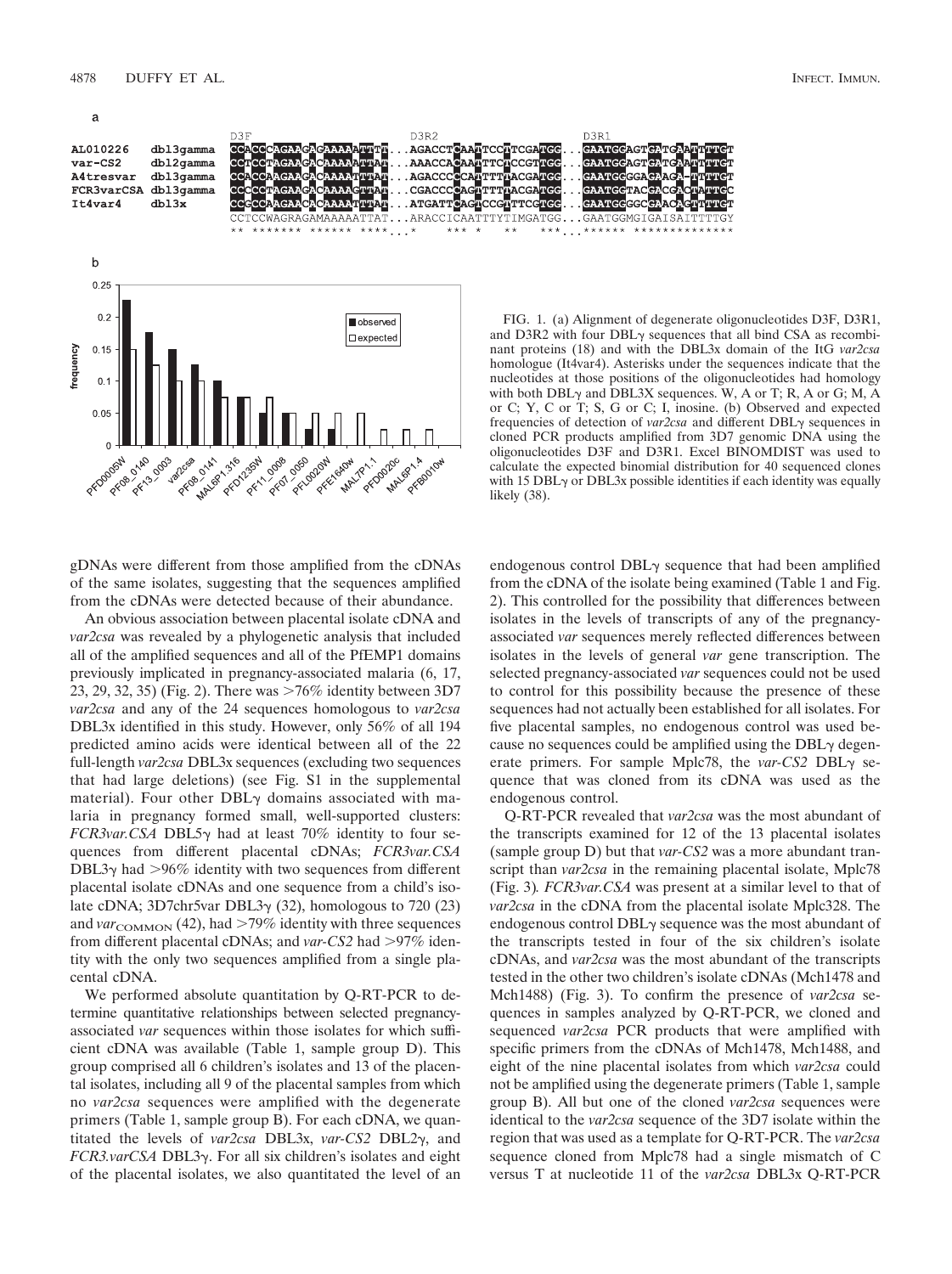

FIG. 2. Phylogenetic tree of sequences amplified from cDNAs and gDNAs of parasites isolated from placentas and from peripheral blood of children. The candidate CSA-binding PfEMP1s encoded by *var2csa* (35), *FCR3.varCSA* (6), *var-CS2* (29), MAL6P14 (17), 3D7chr5var (32), 482, 498, 485, 720, and 732 (7, 23) are included, and those shown in bold are in the clusters described in the text. Bootstrap values of 50 are indicated at tree branches leading to clusters of sequences. The sequences used as endogenous  $DBL<sub>\gamma</sub>$  controls for Q-RT-PCR are indicated with stars. The sequences were named for the samples from which they were amplified, followed by a space and then a different number for each different sequence from a single Mplc or Mch sample or a different letter for each different sequence from an Rplc sample. The suffix "-g" following an Mplc or Mch sequence indicates that it was amplified from gDNA.

forward primer. Consequently, *var2csa* cDNA was quantitated in the placental isolate Mplc78 by using both a modified *var2csa* DBL3x forward primer that had a cytidine residue at nucleotide 11 and a standard curve constructed from the cloned Mplc78 *var2csa* sequence.

The absolute quantitation data were normalized to compare

the cDNA levels of specific *var* sequences between isolates and to indicate the abundances of specific *var* sequences within an isolate. The quantitative data should ideally be normalized to the total level of *var* mRNA to control for fluctuations between isolates in the levels of *var* gene transcripts caused by either differences in the temporal stages of the parasites sampled or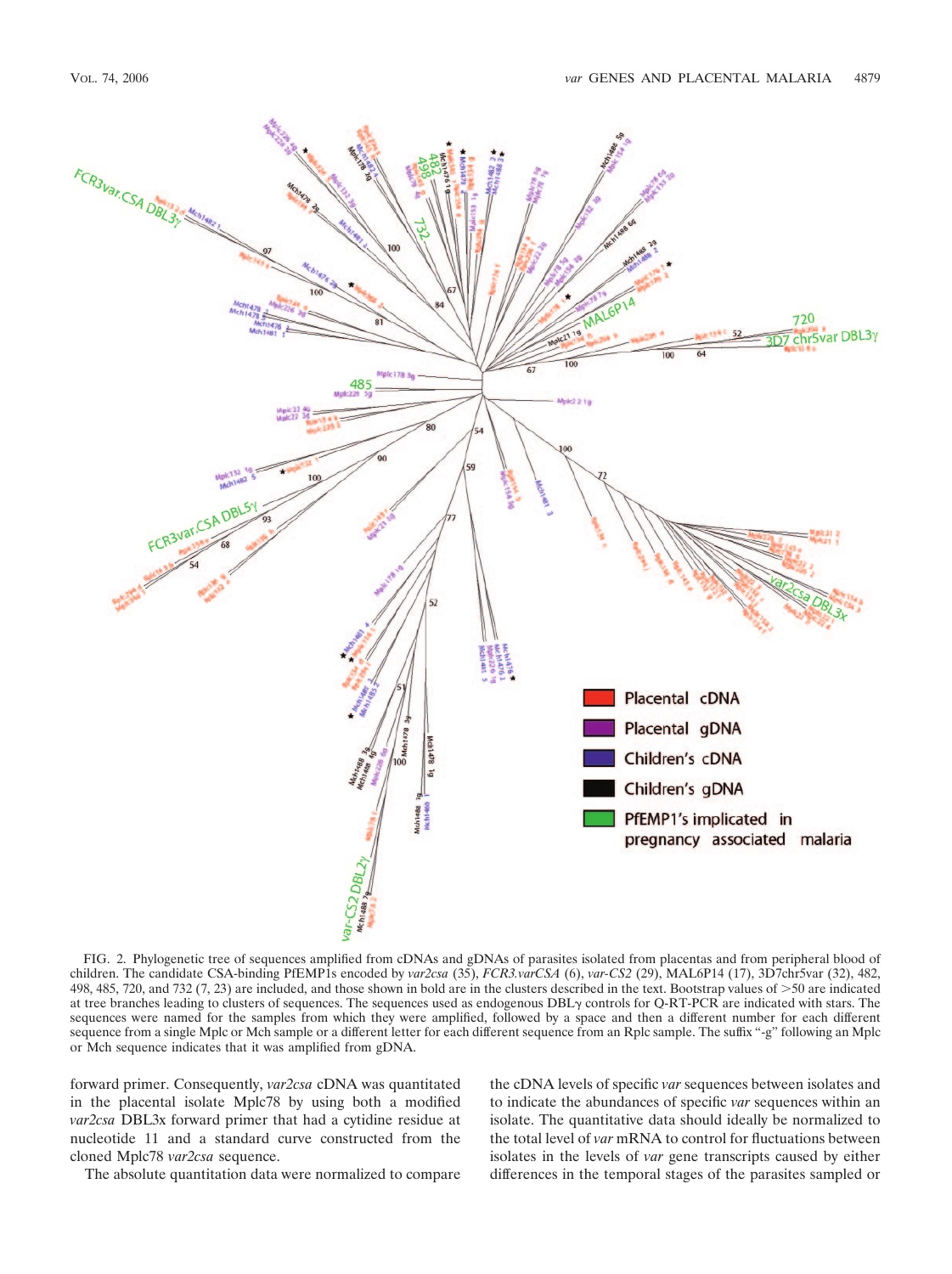

var cDNA as a percentage of the total cDNA for the three or four var genes examined per isolate

 $var2csa$  **EXECUTE:** FCR3var.CSA **EXECUTE:**  $var$ CS2 **EXECUTE:** endogenous

FIG. 3. Percentage that each *var* gene constituted of the total *var* cDNA for the three or four *var* genes examined in each isolate by Q-RT-PCR absolute quantitation. Three *var* genes were quantitated for Mplc78 and for the five placental isolates with the prefix "(ne)-," from which no endogenous control DBL<sub>Y</sub> sequence could be amplified; four *var* genes were quantitated for the other 13 isolates. Endogenous refers to the endogenous  $DBL<sub>\gamma</sub>$  sequence that was amplified from the sample being analyzed.

differences in the peak levels of *var* mRNA transcribed by allogeneic isolates. This was an issue in the current study because the peripheral blood samples from children contained predominantly ring-stage parasites at the peak of *var* transcription while the placental isolates were composed mainly of mature trophozoites, in which *var* transcription is reduced. However, the concentration of total, functional *var* cDNA cannot be determined by Q-RT-PCR because the only sequences that are sufficiently conserved between all *var* genes to be used for this purpose are the second-exon sequences, which are also present at high levels in mature parasites as sterile, truncated transcripts. Consequently, to normalize the *var* Q-RT-PCR data, we used two genes, namely, the skeleton binding protein 1 gene (SBP) (PFE\_0065w) and a hypothetical protein gene (PF11\_0505), because their temporal transcriptional profile closely approximated that of the *var* multigene family in allogeneic parasite strains 3D7, HB3, and Dd2 (4, 27). Therefore, the normalized data presented in Fig. 4b represent the levels of cDNAs for specific *var* genes in equivalent amounts of total *var* cDNA from each isolate, as approximated by two control genes.

We used a time course of CS2 parasites, in which *var2csa* is the dominant *var* transcript (9), to validate our choice of genes for normalization (Fig. 4a). The levels of the normalizing genes were compared to the levels of *var2csa* in the 8-h postinvasion ring-stage CS2 parasites and the 36-h postinvasion mature trophozoite-stage CS2 parasites, using the following ratio: ringstage *var2csa* cDNA/ring-stage control gene cDNA:mature trophozoite-stage *var2csa* cDNA/mature trophozoite-stage control gene cDNA. This gave ratios of 2.5:1 for SBP and 1.3:1 for PF11\_0505. Thus, we assumed that the mature trophozoites in the placental isolates would contain 2.5-fold more *var* transcripts than were calculated by using SBP for normalization and 1.3-fold more *var* transcripts than were calculated by using PF11\_0505 for normalization, and we adjusted the normalized

data accordingly. The levels of 18S rRNA were also quantitated in the CS2 parasites to show that the similar transcriptional profiles of *var2csa*, PF11\_0505, and SBP did not merely reflect the use of decreased parasite cDNA in the mature trophozoite Q-RT-PCR (Fig. 4a). The levels of SBP in the 12 placental and 6 children's isolates analyzed (Table 1, sample group D) correlated with the levels of PF11 0505 ( $R^2$  = 0.8812), corroborating the evidence of their similar temporal transcriptional profiles in 3D7, HB3, Dd2, and CS2 parasites. The placental sample Mplc345 was omitted from the normalized data analysis because it contained insufficient levels of cDNA from either normalizing gene.

In data normalized with either control gene (Fig. 4b), there was significantly more *var2csa* cDNA in the placental isolates than in the children's isolates (Table 2) (Mann-Whitney test;  $P = 0.0043$  [SBP] or 0.017 [PF11\_0505]) but no significant difference in the levels of *var2csa* associated with gravidity. There was significantly more *var2csa* cDNA than endogenous control DBL $\gamma$  cDNA in the placental isolates (Table 2) (Mann-Whitney test;  $P = 0.0009$  [SBP] or 0.0023 [PF11\_0505]) but not in the children's isolates (Table 2) (Mann-Whitney test). The median levels of endogenous control  $DBL\gamma$  sequences were higher for cDNAs from the children's isolates than for those from the placental isolates, but the difference was not significant (Table 2) (Mann-Whitney test). The most abundant *var* transcript in CS2 parasites is *var2csa* (9), so the level of *var2csa* in CS2 cDNA indicates the abundance of specific *var* sequences in the cDNAs of the other samples (Fig. 4b). The abundance of *var2csa* cDNA in the child's isolate Mch1478 was apparent in the normalized data, but only a low level of *var2csa* was present in cDNA from the other child's isolate (Mch1488) in which *var2csa* was the most abundant of the analyzed *var* transcripts (Fig. 4b).

The abundance of *var-CS2* in the placental isolate Mplc78 was apparent in the normalized data (Fig. 4b). The placental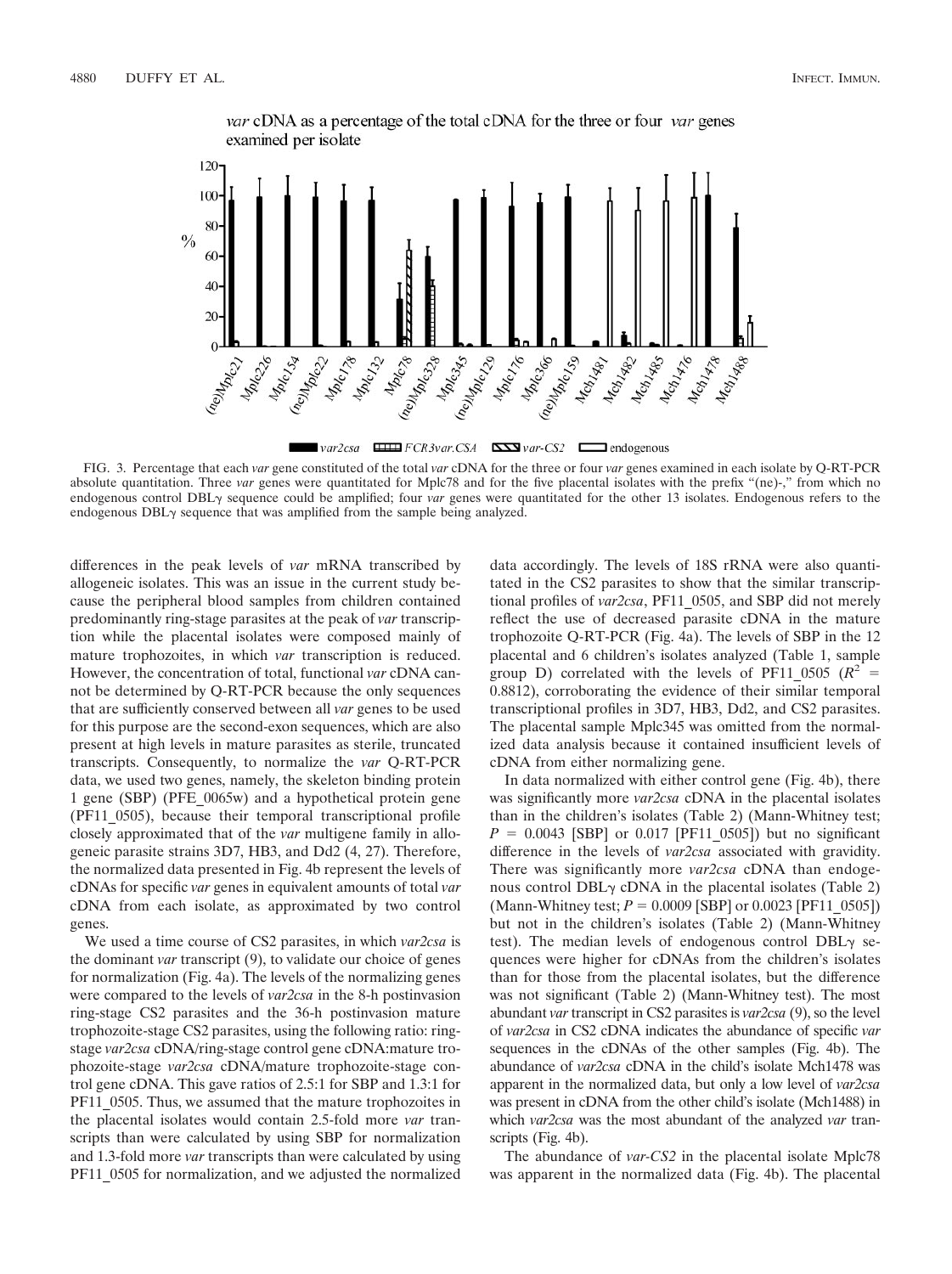

FIG. 4. (a) cDNA levels in CS2 parasites of *var2csa*, 18S rRNA, and the two genes, PF11\_0505 and the SBP gene (PFE-0065w), that were used to normalize the Q-RT-PCR data. (b) Absolute quantities of *var* cDNA levels in placental (Mplc) and children's (Mch) isolates were determined by Q-RT-PCR, using standard curves, and the data were then normalized using the levels of SBP and PF11\_0505 cDNAs. Consequently, the data shown represent the cDNA levels of specific *var* genes in equivalent amounts of total *var* cDNA from each isolate, as estimated using two control genes that approximate the transcriptional profile of *var* genes. The gravidity of the patient from whom each placental isolate was obtained is indicated in parentheses after the title of the isolate. Endogenous refers to the endogenous DBL $\gamma$  sequence that was amplified from the sample being analyzed. The prefix "(ne)-" indicates that no endogenous  $DBL<sub>Y</sub>$  sequence control was available for that sample.

isolate Mplc328 contained similar but low normalized levels of *var2csa* DBL3x and *FCR3var.CSA* DBL3γ cDNAs (Fig. 4b). The median values for *FCR3var.CSA* DBL3γ sequences were higher for placental cDNAs than for children's cDNAs, but the difference was not significant (Table 2) (Mann-Whitney test).

# **DISCUSSION**

Our degenerate primer RT-PCR analysis revealed a similar diversity of transcribed  $DBL<sub>\gamma</sub>$  domains in placental isolates to

that reported in previous studies (15, 22, 23, 32) but also revealed that *var2csa* was transcribed in all 10 placental isolates from which D3F and D3R1/D3R1.2 could amplify a product (Table 1, sample group A). This apparent dominance of *var2csa* DBL3x domains over DBLγ domains in the mRNAs of placental isolates was corroborated by the evidence of a low bias of primers D3F and D3R1 towards amplification of *var2csa* from 3D7 gDNA and by their ability to amplify *var2csa* from the cDNAs but not the gDNAs of the four placental isolates tested (Table 1, sample group A).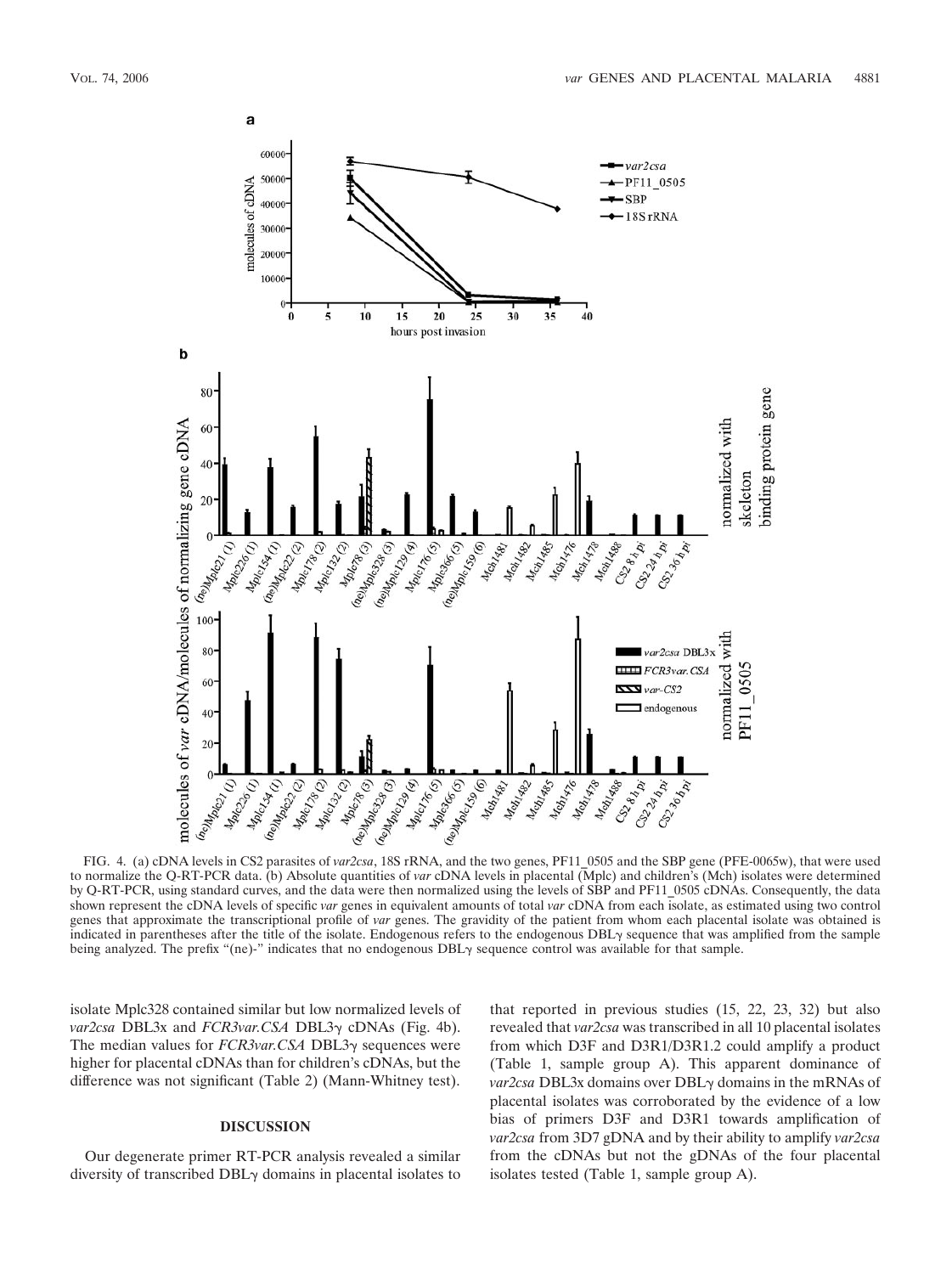|                                | Molecules of <i>var</i> gene/molecules of normalizing gene (median [interquartile range]) |                                   |                                    |                                   |                                   |                                   |  |  |  |  |  |
|--------------------------------|-------------------------------------------------------------------------------------------|-----------------------------------|------------------------------------|-----------------------------------|-----------------------------------|-----------------------------------|--|--|--|--|--|
| Gene used for<br>normalization |                                                                                           | var2csa DBL3x                     |                                    | Endogenous $DBL\gamma$ control    | FCR3var.CSA DBL3y                 |                                   |  |  |  |  |  |
|                                | Placental cDNAs                                                                           | cDNAs from<br>children's isolates | Placental cDNAs                    | cDNAs from<br>children's isolates | Placental cDNAs                   | cDNAs from<br>children's isolates |  |  |  |  |  |
| sbp<br>PF11 0505               | $20(14-38)$<br>$7.9(2.6-72)$                                                              | $0.5(0.4-10)$<br>$1.4(0.5-14)$    | $0.3(0.03-1.8)$<br>$0.6(0.07-1.7)$ | $10(0.06-31)$<br>$17(0.3-71)$     | $0.7(0.1-3.5)$<br>$0.6(0.08-6.7)$ | $0.06(0-0.3)$<br>$0.3(0-0.7)$     |  |  |  |  |  |

TABLE 2. Absolute quantitation of *var* gene sequences by Q-RT-PCR

Further quantitative analysis revealed that *var2csa* was the most abundant of the analyzed *var* transcripts in 12 of the 13 placental isolates examined (Table 1, sample group D), supporting the association between *var2csa* transcripts and parasites sequestered in the placenta (35, 40). The significantly higher levels of *var2csa* than of endogenous  $DBL<sub>Y</sub>$  sequences in the placental cDNAs suggested that the high levels of *var2csa* cDNA in these placental isolates did not simply reflect high levels of total *var* gene cDNA. This conclusion was supported by the lower levels of endogenous  $DBL<sub>\gamma</sub>$  sequences in the placental than in the children's isolate cDNAs. Although this difference was not significant, it suggested that, if anything, there was less transcription of *var* genes (other than *var2csa*) in the placental than in the children's isolates. It is quite possible that the two children's isolates in which *var2csa* was the most abundant of the analyzed *var* transcripts expressed other *var* genes lacking DBL- domains at higher levels than *var2csa*. We did not look specifically for these, but the level of *var2csa* remained high in the normalized data for one of these children (Mch1478), indicating that *var2csa* can be an abundant transcript in nonpregnant individuals. Only low levels of *var2csa* transcripts have been described previously for nonpregnant individuals (35, 40).

The *var-CS2* DBL2 $\gamma$  domain was the only *var* transcript tested that was present at higher levels than *var2csa* in a placental isolate, suggesting that it may play a role in placental sequestration. Interestingly, parasites with disrupted *var2csa* that bind bovine trachea CSA in vitro also transcribe *var-CS2* at high levels (10), strengthening previous associations between transcription of this gene and adhesion to CSA (29, 30). The similar but low levels of *FCR3var*.CSA DBL3γ and *var2csa* sequences in the cDNA of the placental isolate Mplc328 suggest the existence of an abundant, unidentified *var* gene transcript in this isolate rather than indicating a role for  $FCR3var.CSA DBL3\gamma$  in placental sequestration of this isolate. Although there were higher normalized levels of the *FCR3var.CSA* DBL3γ sequence in cDNAs from mature placental parasites than in those from ring-stage parasites infecting children, the difference was not significant, and this probably simply reflects the atypically late peak of *FCR3var.CSA* transcription (25).

A role in placental sequestration cannot be excluded for PfEMP1s carrying domains homologous to the 3D7chr5var  $DBL3\gamma/720$  and *FCR3var*.CSA DBL5 $\gamma$  domains that were transcribed by the Rplc series of placental cDNAs (Fig. 2). Like all other domains implicated in pregnancy-associated malaria, the *FCR3var.CSA* DBL5γ domain, which is homologous to 3D7chr5var DBL5 $\gamma$ , was previously amplified from placental isolate cDNA (15, 32). However, this domain is part of an unusually conserved subset of *var* genes (34) that are frequently transcribed by parasites infecting nonpregnant individuals (42), and unlike all other domains implicated in pregnancy-associated malaria, recombinant proteins derived from  $FCR3var.CSA DBL5\gamma$  do not bind CSA (6, 18, 19). These sequences were amplified from the Rplc placental cDNAs that had also previously been used to survey  $DBL\alpha$  domain transcription (32). Unfortunately, there was insufficient material available from the Rplc samples to quantitate these sequences by Q-RT-PCR.

We concluded that *var2csa* was probably the principal *var* gene transcribed by parasites sequestered in the placentas of most of the participants in this study. However, the abundance of *var-CS2* in one placental isolate suggests that parasites transcribing *var* genes other than *var2csa* can be sequestered in the placenta. Larger studies must determine whether *var2csa* is the dominant *var* transcript in placental isolates from around the globe if *var2csa* is to be explored as a possible candidate for vaccination against malaria during pregnancy. Also, note the diversity within the small sample of *var2csa* DBL3x sequences isolated from one locale and examined in this study. This indicates that it may be difficult to develop a vaccine from a single *var2csa* DBL3x sequence, and thus it is essential to identify the most conserved regions of *var2csa* that elicit functional immunity.

### **ACKNOWLEDGMENTS**

We thank the Malawian patients who participated in this study and Sue Kyes for helpful discussions.

S.J.R. is a Senior Overseas Fellow of the Wellcome Trust (063215). Additional funding for this work came from the National Health and Medical Research Council of Australia and the Australian Indonesian Medical Research Initiative, Australian Agency for International Development. J.A.R. is a Wellcome Senior Research Fellow (067431). H.K. is funded by the Wellcome Trust four-year Ph.D. program.

### **REFERENCES**

- 1. **Beeson, J. G., G. V. Brown, M. E. Molyneux, C. Mhango, F. Dzinjalamala, and S. J. Rogerson.** 1999. *Plasmodium falciparum* isolates from infected pregnant women and children are associated with distinct adhesive and antigenic properties. J. Infect. Dis. **180:**464–472.
- 2. **Beeson, J. G., E. J. Mann, S. R. Elliott, V. M. Lema, E. Tadesse, M. E. Molyneux, G. V. Brown, and S. J. Rogerson.** 2004. Antibodies to variant surface antigens of *Plasmodium falciparum*-infected erythrocytes and adhesion inhibitory antibodies are associated with placental malaria and have overlapping and distinct targets. J. Infect. Dis. **189:**540–551.
- 3. **Beeson, J. G., S. J. Rogerson, B. M. Cooke, J. C. Reeder, W. Chai, A. M. Lawson, M. E. Molyneux, and G. V. Brown.** 2000. Adhesion of *Plasmodium falciparum*-infected erythrocytes to hyaluronic acid in placental malaria. Nat. Med. **6:**86–90.
- 4. **Bozdech, Z., M. Llinas, B. L. Pulliam, E. D. Wong, J. Zhu, and J. L. DeRisi.** 2003. The transcriptome of the intraerythrocytic developmental cycle of *Plasmodium falciparum*. PLoS Biol. **1:**85–100.
- 5. **Brustoski, K., M. Kramer, U. Moller, P. G. Kremsner, and A. J. Luty.** 2005. Neonatal and maternal immunological responses to conserved epitopes